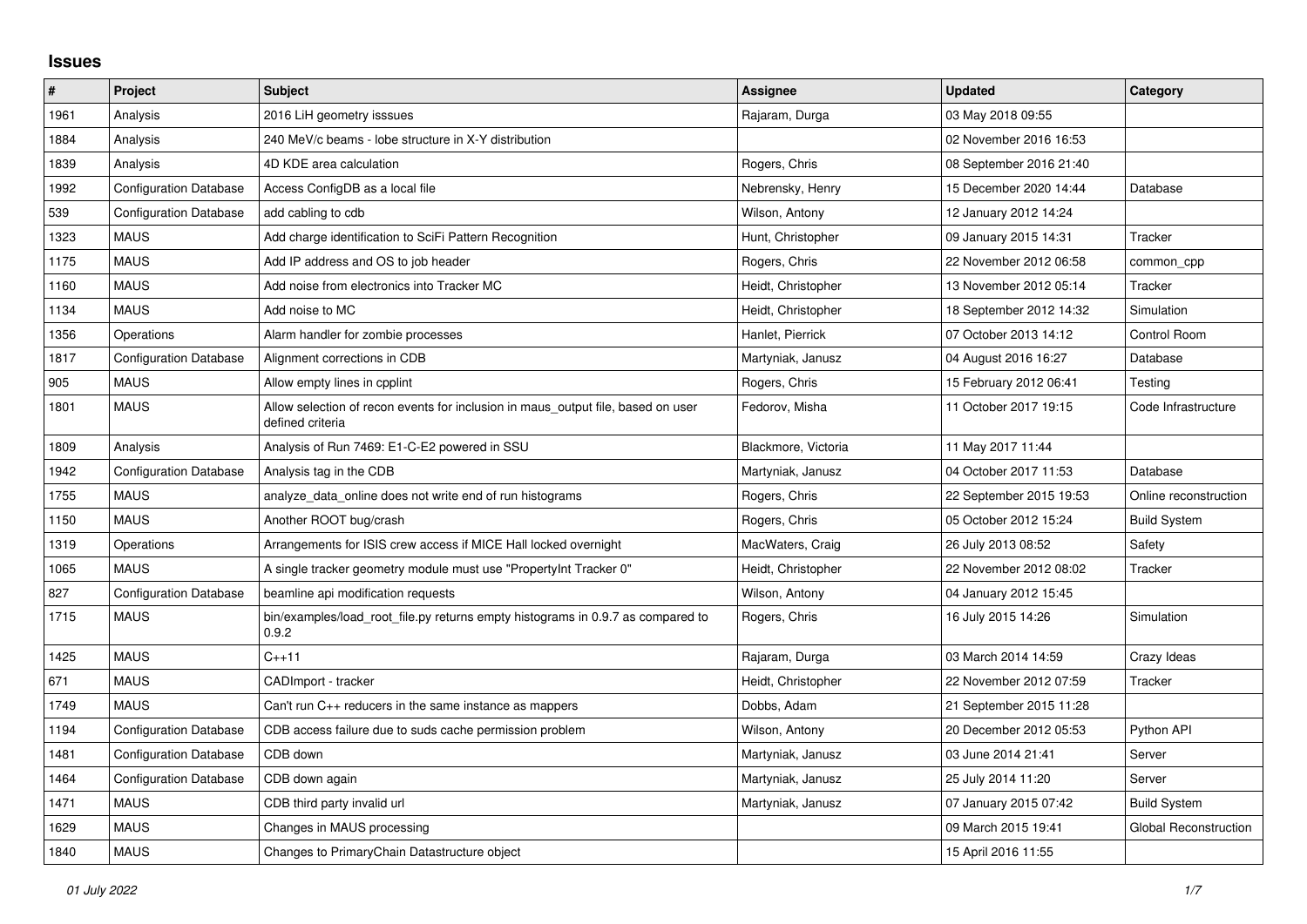| $\sharp$ | Project                       | <b>Subject</b>                                                                   | <b>Assignee</b>              | <b>Updated</b>          | Category            |
|----------|-------------------------------|----------------------------------------------------------------------------------|------------------------------|-------------------------|---------------------|
| 668      | <b>MAUS</b>                   | CKOV functionality from Peter Sonnek's code                                      | Kafka, Gene                  | 13 October 2011 17:00   | Ckov                |
| 1617     | <b>MAUS</b>                   | Computing resources requirement                                                  | Dobbs, Adam                  | 05 February 2015 23:25  | bin(aries)          |
| 1492     | <b>MAUS</b>                   | Cpp unit test failure in trunk                                                   | Rajaram, Durga               | 08 August 2014 16:51    | Testing             |
| 1921     | <b>MAUS</b>                   | Cuts in MAUS Processing                                                          | Kurup, Ajit                  | 18 April 2018 11:25     |                     |
| 1375     | <b>MAUS</b>                   | DAQ channel maps should be in CDB                                                | Rajaram, Durga               | 02 September 2015 12:23 | RealData            |
| 1396     | Operations                    | DAQ test plan for April                                                          | Karadzhov, Yordan            | 21 January 2014 16:54   | Data Acquisition    |
| 1507     | <b>MIPO</b>                   | define author list for magnet and RF cavity acceptance criteria                  |                              | 01 July 2014 10:52      |                     |
| 1972     | Analysis                      | Delta TOF01 Mystery                                                              |                              | 18 May 2018 14:49       |                     |
| 1751     | Analysis                      | Detector Alignment                                                               | Hunt, Christopher            | 22 September 2015 15:40 |                     |
| 993      | <b>Configuration Database</b> | detector calibration                                                             | Wilson, Antony               | 19 December 2012 04:48  | Python API          |
| 1439     | <b>MAUS</b>                   | Detector Geometry Validation                                                     | Bayes, Ryan                  | 13 November 2015 22:22  | Geometry            |
| 776      | <b>MAUS</b>                   | DetModel/SciFi test coverage                                                     | Heidt, Christopher           | 22 November 2012 08:04  | Tracker             |
| 1967     | Analysis                      | diffuser geometry                                                                | Rogers, Chris                | 30 August 2018 09:28    |                     |
| 572      | x-boa                         | Documentation check                                                              | Rogers, Chris                | 14 July 2011 11:06      |                     |
| 1021     | <b>MAUS</b>                   | Doxygen vs DataStructure                                                         | Rogers, Chris                | 13 June 2012 16:49      | Documentation       |
| 1842     | <b>MAUS</b>                   | dubious spacepoint finding                                                       | Kyberd, Paul                 | 21 March 2017 17:46     | Tracker             |
| 1753     | <b>MAUS</b>                   | Dumb but fast beta integrator                                                    | Rogers, Chris                | 21 September 2015 19:47 | Optics              |
| 1429     | <b>Configuration Database</b> | duplicate entries in CoolingChannelSuperMouse.set_cooling_channel_tag            | Martyniak, Janusz            | 06 March 2014 13:52     |                     |
| 1852     | <b>MAUS</b>                   | Duplicate primaries in G4BL input                                                | Drielsma, François           | 11 August 2016 13:11    | Simulation          |
| 1321     | Operations                    | Ear Defenders                                                                    | MOM, Mice Operations Manager | 26 July 2013 11:59      | Safety              |
| 1825     | Operations                    | elog find password issue and creating Tracker Hardware tag                       | Franchini, Paolo             | 24 February 2016 17:24  |                     |
| 83       | Operations                    | e-log improvement                                                                | Taylor, lan                  | 21 January 2013 13:51   | Documentation       |
| 344      | <b>MAUS</b>                   | Enge derivatives slow to calculate                                               | Rogers, Chris                | 27 May 2011 11:11       | Fields              |
| 1635     | <b>MAUS</b>                   | Envelope tool test is failing                                                    | Rogers, Chris                | 07 March 2015 06:23     | bin(aries)          |
| 1935     | <b>MAUS</b>                   | "Error in <texmap::remove>" when running over large input files</texmap::remove> | Dobbs, Adam                  | 24 July 2017 09:31      |                     |
| 1176     | <b>MAUS</b>                   | error message in DAQ unpacking                                                   | Karadzhov, Yordan            | 11 December 2012 14:36  | RealData            |
| 1158     | <b>MAUS</b>                   | Errors in tracker data structure                                                 | Dobbs, Adam                  | 16 October 2012 13:58   | Tracker             |
| 950      | <b>MAUS</b>                   | Exception/shared objects bug                                                     | Rajaram, Durga               | 20 June 2013 18:02      | <b>Build System</b> |
| 1307     | <b>MAUS</b>                   | Exception should handle elegantly in python                                      | Rogers, Chris                | 11 July 2013 07:35      | common_cpp          |
| 1716     | <b>MAUS</b>                   | Exceptions occasionally not getting caught on SL5                                | Dobbs, Adam                  | 20 July 2015 12:38      | Data Structure      |
| 1656     | <b>MAUS</b>                   | execute against data - md5sum in the output please?                              | Dobbs, Adam                  | 26 March 2015 05:18     | bin(aries)          |
| 1417     | <b>MAUS</b>                   | Feature request: Parallel running                                                | Rajaram, Durga               | 07 March 2014 08:38     | Code Management     |
| 1789     | Analysis                      | Field Off Multiple Scattering Measurement                                        | Nugent, John                 | 10 November 2015 13:16  |                     |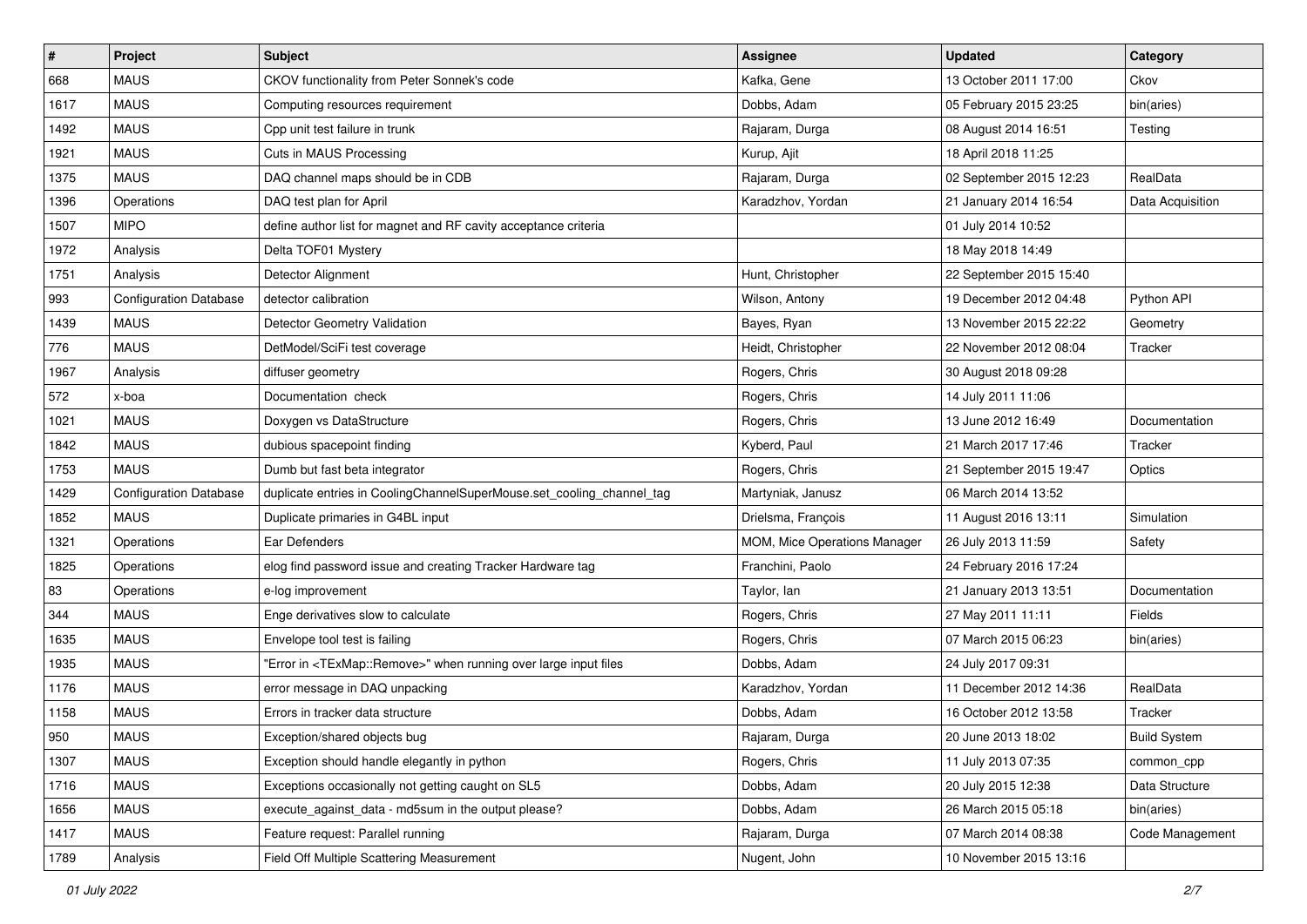| $\sharp$ | Project                       | <b>Subject</b>                                                                   | <b>Assignee</b>     | <b>Updated</b>          | Category              |
|----------|-------------------------------|----------------------------------------------------------------------------------|---------------------|-------------------------|-----------------------|
| 1994     | Operations                    | Finish disposition MICE Note 526                                                 | Nebrensky, Henry    | 26 November 2019 10:17  | Beam Line             |
| 1015     | SciFi Tracker                 | Fix broken boots/connectors                                                      |                     | 07 January 2013 13:34   |                       |
| 1020     | SciFi Tracker                 | Fix cryostat valve                                                               |                     | 13 June 2012 11:27      |                       |
| 1018     | SciFi Tracker                 | Fix VLSB7 from tracker 2                                                         |                     | 13 June 2012 11:26      |                       |
| 990      | <b>MAUS</b>                   | G4Beamline Interface to MAUS                                                     | Nugent, John        | 27 March 2014 11:05     | Simulation            |
| 1872     | <b>MAUS</b>                   | G4BL Monte Carlo has no time structure                                           | Drielsma, François  | 16 September 2016 12:16 | Simulation            |
| 1658     | <b>MAUS</b>                   | g4bl path should point to third party                                            | Nugent, John        | 30 June 2015 15:08      | Simulation            |
| 921      | <b>MAUS</b>                   | GEANT4/Valgrind output                                                           | Rogers, Chris       | 20 August 2012 11:26    | Simulation            |
| 1581     | <b>Configuration Database</b> | geometry download from preproduction server                                      | Martyniak, Janusz   | 06 May 2015 10:04       | Server                |
| 538      | <b>MAUS</b>                   | Geometry tests                                                                   | Ricciardi, Stefania | 04 July 2011 16:57      | Testing               |
| 1153     | <b>MAUS</b>                   | GetBeta() bug (?) when using pencil beam                                         | Rogers, Chris       | 12 October 2012 09:25   |                       |
| 1607     | <b>MAUS</b>                   | Getting a position and error from KL reconstruction for global reconstruction    | Rajaram, Durga      | 18 January 2015 19:20   | KL                    |
| 1389     | <b>MAUS</b>                   | Global PID framework                                                             | Pidcott, Celeste    | 17 February 2014 16:49  | Global Reconstruction |
| 854      | <b>MAUS</b>                   | Global reconstruction task                                                       | Rogers, Chris       | 09 January 2014 23:01   | Detector Integration  |
| 1016     | SciFi Tracker                 | Identify and isolate/fix faulty AFE modules                                      |                     | 13 June 2012 11:25      |                       |
| 1017     | SciFi Tracker                 | Identify and isolate individual VLPC channels in breakdown                       | Adey, David         | 13 June 2012 11:25      |                       |
| 1378     | <b>MAUS</b>                   | Improve doxygen documentation                                                    | Greis, Jan          | 17 January 2014 08:14   | Documentation         |
| 1261     | <b>MAUS</b>                   | Improve MC processing time in tracker                                            | Heidt, Christopher  | 26 April 2013 09:28     | Simulation            |
| 1737     | <b>MAUS</b>                   | Improving the debugging capabilities of JsonCppProcessors                        |                     | 21 August 2015 15:41    |                       |
| 1769     | <b>MAUS</b>                   | Include more details for geometry_download_coolingchannel_tag                    |                     | 06 October 2015 13:14   |                       |
| 1956     | <b>MAUS</b>                   | Incorrect calibration map lookup in TrackerMCDigitization                        |                     | 15 February 2018 17:34  |                       |
| 944      | <b>MAUS</b>                   | InputCppDAQData should handle environment variables locally                      | Karadzhov, Yordan   | 16 March 2012 17:12     | RealData              |
| 1346     | <b>MAUS</b>                   | InputCppDAQOfflineData and Number_of_DAQ_Events flag                             | Karadzhov, Yordan   | 30 September 2013 09:38 | RealData              |
| 1245     | <b>Configuration Database</b> | Installing cdb 1.0 - distutils error                                             | Wilson, Antony      | 22 March 2013 16:52     | Python API            |
| 947      | <b>MAUS</b>                   | Insufficient commenting in MapCppTOFMCDigitizer                                  | Rajaram, Durga      | 31 January 2013 10:53   | <b>TOF</b>            |
| 1832     | <b>MAUS</b>                   | Interesting feature in TOF data structure when accessed from python              | Rajaram, Durga      | 16 March 2016 20:38     | <b>TOF</b>            |
| 1652     | x-boa                         | I/O format to support global weights                                             | Rogers, Chris       | 21 March 2015 04:41     |                       |
| 1478     | <b>MAUS</b>                   | IRStream Class Skips the First Spill                                             | Rajaram, Durga      | 29 May 2014 14:37       | common_cpp            |
| 1669     | Operations                    | <b>ISIS variables for MICE</b>                                                   | Hanlet, Pierrick    | 11 July 2016 18:36      | Beam Line             |
| 1785     | <b>MAUS</b>                   | It takes a lot of time to do simulate_mice.py if beam is started at the tracker0 | Dobbs, Adam         | 28 October 2015 07:39   |                       |
| 1604     | <b>MAUS</b>                   | Json::Value print double can make dodgy json                                     |                     | 13 January 2015 14:14   |                       |
| 1420     | <b>MAUS</b>                   | Kalman Documentation                                                             | Santos, Edward      | 27 February 2014 02:23  | Documentation         |
| 1411     | <b>MAUS</b>                   | KL MC                                                                            | Bogomilov, Mariyan  | 19 March 2014 15:39     |                       |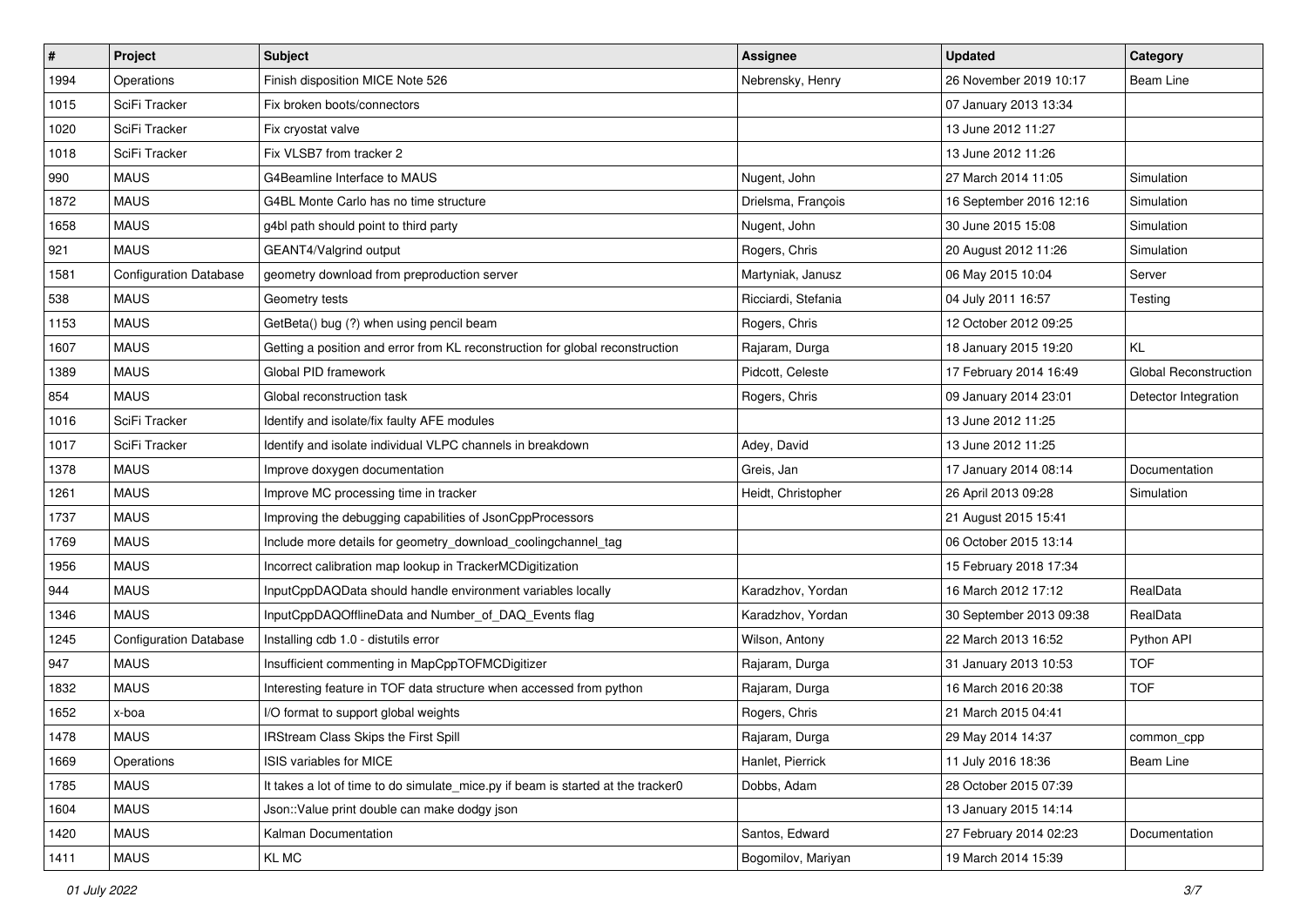| $\vert$ # | Project                       | <b>Subject</b>                                                          | <b>Assignee</b>              | <b>Updated</b>          | Category              |
|-----------|-------------------------------|-------------------------------------------------------------------------|------------------------------|-------------------------|-----------------------|
| 1045      | <b>MAUS</b>                   | KL merge                                                                | Bogomilov, Mariyan           | 16 July 2012 12:03      | KL                    |
| 1779      | <b>MAUS</b>                   | KL Recon fails very often                                               | Bogomilov, Mariyan           | 31 October 2015 11:18   | KL                    |
| 1917      | <b>MAUS</b>                   | Large discrepancy between triggers (as per CDB) and spacepoints         | Rogers, Chris                | 06 March 2017 18:45     |                       |
| 1781      | <b>MAUS</b>                   | legacy Step4 geometry is broken or breaks MC                            | Rogers, Chris                | 27 October 2015 17:46   | Simulation            |
| 1169      | <b>MAUS</b>                   | Library finder gets hung up on large file systems                       | Rajaram, Durga               | 09 July 2013 04:07      | <b>Build System</b>   |
| 1951      | <b>MAUS</b>                   | LiH Geometry Bug                                                        | Rajaram, Durga               | 30 January 2018 11:26   | Geometry              |
| 1948      | <b>MAUS</b>                   | MapCppCuts Upgrade                                                      | Kurup, Ajit                  | 18 April 2018 11:37     | Detector Integration  |
| 1509      | <b>MIPO</b>                   | matching UK and US schedules                                            |                              | 01 July 2014 10:54      |                       |
| 1468      | <b>MAUS</b>                   | Material definitions in simulation                                      | Bayes, Ryan                  | 02 June 2014 11:08      | Simulation            |
| 249       | <b>MAUS</b>                   | Materials Test/Documentation                                            | Rogers, Chris                | 17 September 2014 16:25 | Simulation            |
| 1631      | <b>MAUS</b>                   | <b>MAUS Geometry Material Navigator</b>                                 | Hunt, Christopher            | 03 March 2015 14:11     | Global Reconstruction |
| 1955      | <b>MAUS</b>                   | MAUS memory usage                                                       |                              | 12 February 2018 08:30  |                       |
| 1221      | <b>MAUS</b>                   | MAUS online reco should use cdb in mlcr                                 | Rogers, Chris                | 06 February 2013 08:46  | Online reconstruction |
| 1638      | <b>MAUS</b>                   | MAUS speedup implementation                                             |                              | 10 March 2015 16:11     |                       |
| 1277      | <b>MAUS</b>                   | MAUS Tracker Recon: Speed and Memory Usage                              | Hunt, Christopher            | 09 January 2015 15:08   | Tracker               |
| 1987      | <b>MAUS</b>                   | MAUS v3.3.0 installation                                                | Franchini, Paolo             | 23 May 2019 12:12       | Installations         |
| 1985      | Analysis                      | MC Analysis to support MAUS paper                                       | Rogers, Chris                | 20 March 2019 17:26     |                       |
| 1096      | <b>MAUS</b>                   | MC Tracker not creating digits from sci fi hits                         | Heidt, Christopher           | 10 August 2012 15:19    | Tracker               |
| 1510      | <b>MIPO</b>                   | meeting with Janet Seed                                                 |                              | 01 July 2014 10:57      |                       |
| 1745      | <b>MAUS</b>                   | Memory clean up in MC                                                   | Rogers, Chris                | 04 September 2015 12:49 | Simulation            |
| 1331      | <b>MAUS</b>                   | Memory leak when using SciFiPlane                                       | Heidt, Christopher           | 30 August 2013 15:50    | Tracker               |
| 1623      | <b>MAUS</b>                   | Missing G4BL card in configuration                                      | Nugent, John                 | 08 February 2015 21:32  | Simulation            |
| 1612      | Operations                    | MOM Startup/Shutdown Checklist                                          | MOM, Mice Operations Manager | 22 January 2015 09:30   | Documentation         |
| 96        | Operations                    | move mico stuff to redmine                                              | Coney, Linda                 | 17 April 2013 16:31     | Documentation         |
| 1882      | <b>MAUS</b>                   | Multiple primary tracks per event                                       | Dobbs, Adam                  | 31 October 2016 18:18   | <b>Simulation</b>     |
| 1838      | <b>MAUS</b>                   | Need MC run number                                                      | Rajaram, Durga               | 20 April 2016 15:36     | Data Structure        |
| 822       | Operations                    | need new Reference Run plots from Online Mon/Reco for shifter documents | Coney, Linda                 | 13 July 2012 12:02      |                       |
| 1585      | <b>MAUS</b>                   | Need reconstruction quality flags                                       | Dobbs, Adam                  | 30 June 2015 15:13      | RealData              |
| 1315      | Operations                    | New target Documentation                                                | Overton, Edward              | 26 July 2013 11:38      | Beam Line             |
| 991       | <b>Configuration Database</b> | No data for recent runs                                                 |                              | 21 May 2012 12:32       |                       |
| 515       | <b>MAUS</b>                   | Non-legacy files area                                                   | Rogers, Chris                | 22 June 2011 09:45      | common_cpp            |
| 1831      | Operations                    | Not all panes on OnRec Firefox refresh themselves                       | Boyd, Steven                 | 13 March 2016 17:21     | Control Room          |
| 1719      | <b>MAUS</b>                   | Online recon documentation says "Monitoring"                            | Rogers, Chris                | 23 July 2015 07:11      | Online reconstruction |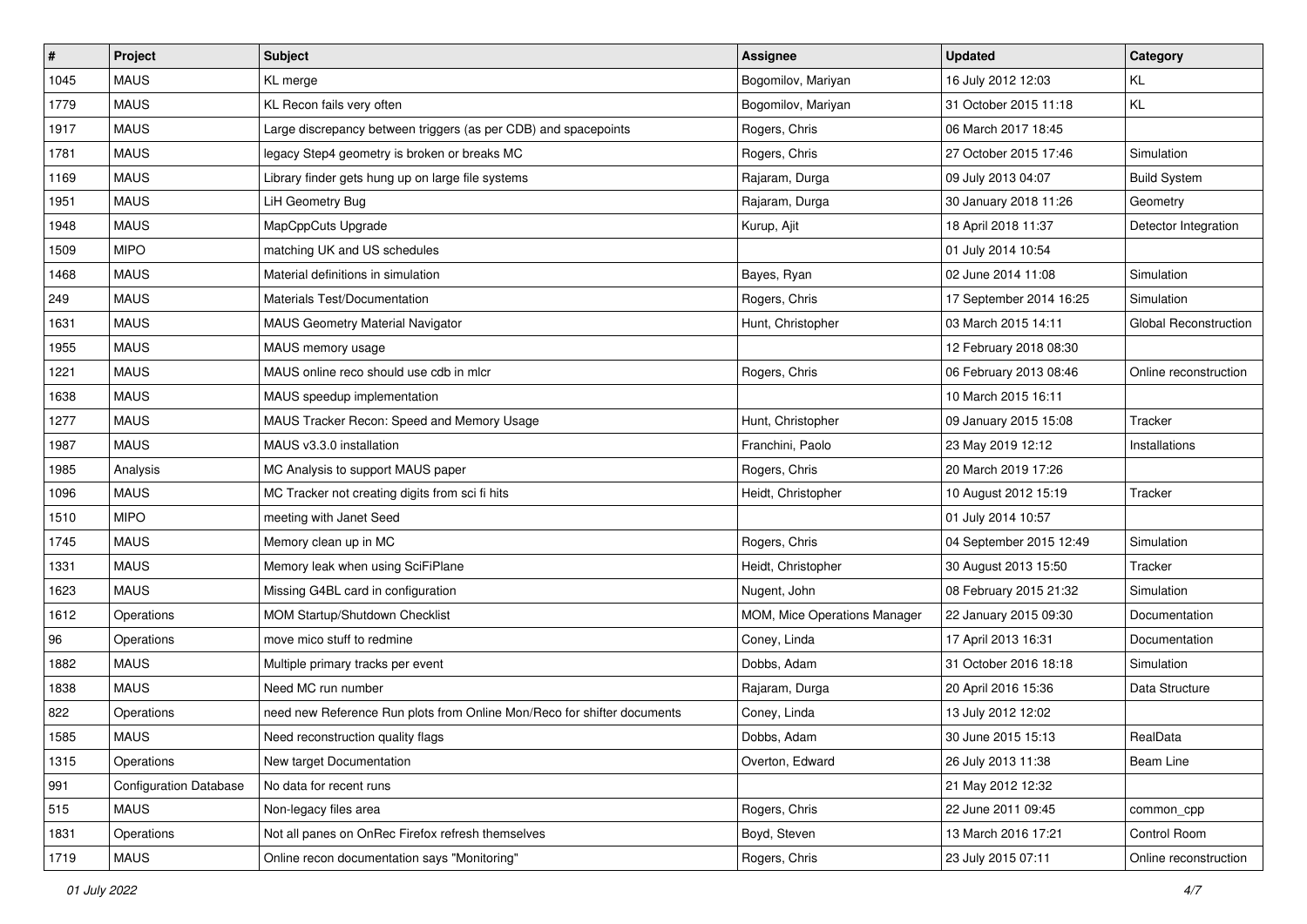| $\vert$ # | Project                       | Subject                                                                                    | Assignee                     | <b>Updated</b>          | Category              |
|-----------|-------------------------------|--------------------------------------------------------------------------------------------|------------------------------|-------------------------|-----------------------|
| 1713      | <b>MAUS</b>                   | Online recon fails in test mode                                                            | Karadzhov, Yordan            | 16 July 2015 08:56      | Online reconstruction |
| 1316      | <b>MAUS</b>                   | Online recon not quitting                                                                  | Rogers, Chris                | 23 July 2013 19:06      | Online reconstruction |
| 1754      | <b>MAUS</b>                   | Online recon restarts run after a DAQ error                                                | Rogers, Chris                | 21 September 2015 20:43 | Online reconstruction |
| 1327      | <b>MAUS</b>                   | Online reconstruction plots need some meta data                                            | Rogers, Chris                | 02 August 2013 14:30    | Online reconstruction |
| 1312      | <b>MAUS</b>                   | Online reconstruction requires new API                                                     | Rogers, Chris                | 24 July 2015 10:02      | Online reconstruction |
| 1787      | <b>MAUS</b>                   | Online recon version                                                                       | Rogers, Chris                | 28 October 2015 09:46   | Online reconstruction |
| 1828      | Operations                    | OnMon crashing                                                                             | Gardener, Rhys               | 13 March 2016 16:34     | Control Room          |
| 40        | Operations                    | Operations documentation                                                                   | Coney, Linda                 | 19 January 2012 22:20   |                       |
| 70        | Operations                    | optics page formatting bug                                                                 | Coney, Linda                 | 19 January 2012 22:26   |                       |
| 1626      | <b>MAUS</b>                   | Overall Pattern Recognition Chi-Squared is negative.                                       | Hunt, Christopher            | 18 February 2015 12:43  | Tracker               |
| 1430      | <b>MAUS</b>                   | PE smearing in Tracker MC                                                                  |                              | 07 March 2014 15:15     |                       |
| 977       | Operations                    | Phone by target/sync beamline magnets?                                                     | Nebrensky, Henry             | 05 August 2015 16:42    | Safety                |
| 1548      | <b>MAUS</b>                   | PIDVarATestSetUp fails in trunk                                                            |                              | 05 September 2014 12:19 | Global Reconstruction |
| 1317      | <b>MAUS</b>                   | pil library issue                                                                          | Rogers, Chris                | 24 July 2013 09:37      | Online reconstruction |
| 1004      | Operations                    | POMPOMs documentation                                                                      | Nebrensky, Henry             | 30 September 2013 19:34 | Documentation         |
| 1606      | <b>MAUS</b>                   | Position and error from TOF recon for global recon                                         | Dobbs, Adam                  | 15 January 2015 10:14   |                       |
| 1620      | Operations                    | PPS issues from January 2015 tests                                                         | MacWaters, Craig             | 13 February 2015 19:22  | Safety                |
| 1818      | Operations                    | PPS issues from January 2016 tests                                                         | MacWaters, Craig             | 23 February 2016 23:19  |                       |
| 1624      | Operations                    | Prep list for Training Session                                                             | MOM, Mice Operations Manager | 11 February 2015 19:51  | Control Room          |
| 1996      | <b>MAUS</b>                   | Problem Building MAUS : _ReducePyMatplotlibHistogram Module                                | Franchini, Paolo             | 01 March 2020 13:23     | <b>Build System</b>   |
| 1711      | <b>MAUS</b>                   | Pull onrec development branch to the trunk                                                 | Rogers, Chris                | 14 July 2015 16:20      | Online reconstruction |
| 1689      | <b>Configuration Database</b> | Read Access for CDB data quality flags                                                     |                              | 21 February 2018 14:00  |                       |
| 1206      | <b>MAUS</b>                   | RealDataDigitization assert statements causing compiler warnings                           | Karadzhov, Yordan            | 17 January 2013 19:32   | RealData              |
| 1527      | <b>Configuration Database</b> | Reconcile Run Conditions spreadsheet                                                       | Martyniak, Janusz            | 16 July 2014 17:24      | Database              |
| 1384      | <b>MAUS</b>                   | Reconstructing data from recent collection fails with CppError.                            | Karadzhov, Yordan            | 20 January 2014 16:25   | RealData              |
| 1900      | <b>MAUS</b>                   | Request for a new feature - add cooling channel tag in cooling channel information<br>dict |                              | 06 December 2016 20:04  |                       |
| 976       | <b>MAUS</b>                   | RF Simulation/Reconstruction task                                                          | Smith, Paul                  | 17 April 2012 13:13     | RF                    |
| 931       | <b>MAUS</b>                   | rootcint build of datastructure                                                            | Rogers, Chris                | 08 March 2012 19:05     | <b>Build System</b>   |
| 1833      | Analysis                      | Run 7469 extracted data file                                                               | Rogers, Chris                | 02 May 2017 10:22       |                       |
| 1653      | <b>MAUS</b>                   | Running maus0.9.4 on single station test data                                              |                              | 22 March 2015 10:31     |                       |
| 1776      | <b>MAUS</b>                   | Sample reducer ReduceCppTOFPlot segfaults in MAUS 1.2.0                                    | Karadzhov, Yordan            | 16 October 2015 10:51   |                       |
| 682       | <b>MAUS</b>                   | Scalars application                                                                        | Rogers, Chris                | 05 July 2013 17:16      | Online reconstruction |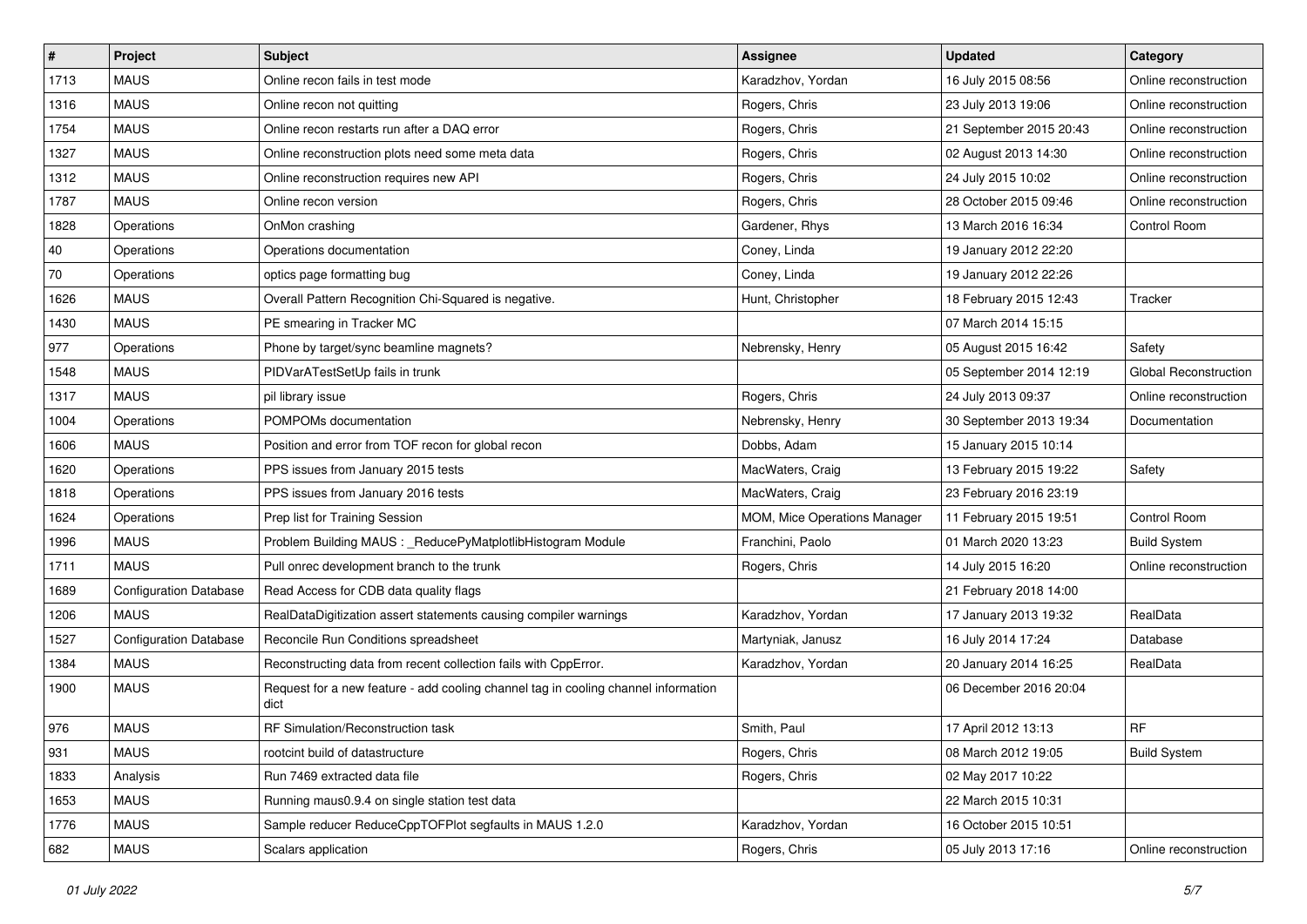| $\vert$ # | Project                       | Subject                                                                                              | <b>Assignee</b>     | <b>Updated</b>          | Category              |
|-----------|-------------------------------|------------------------------------------------------------------------------------------------------|---------------------|-------------------------|-----------------------|
| 61        | <b>Configuration Database</b> | schema documentation                                                                                 | Wilson, Antony      | 30 November 2010 16:28  |                       |
| 1794      | <b>MAUS</b>                   | SciFi Pattern Recognition                                                                            | Dobbs, Adam         | 21 March 2017 17:32     | Tracker               |
| 821       | <b>MAUS</b>                   | Sector multipole length calculated incorrectly                                                       | Rogers, Chris       | 14 December 2011 10:20  | Fields                |
| 1563      | <b>MAUS</b>                   | Segmentation fault during VLSB unpacking                                                             | Dobbs, Adam         | 07 October 2014 13:41   | Input                 |
| 1783      | <b>MAUS</b>                   | Segmentation Fault when running MC                                                                   | Rajaram, Durga      | 26 October 2015 15:08   | <b>TOF</b>            |
| 1625      | <b>MAUS</b>                   | Segmentation Fault with different Recon and Simulation geometries                                    | Rogers, Chris       | 12 February 2015 17:45  | Simulation            |
| 1183      | <b>MAUS</b>                   | Segmentation violation, when input is JSON with JobHeader or RunHeader, and<br>output is ROOT format | Rogers, Chris       | 19 June 2014 14:18      | common cpp            |
| 1722      | <b>MAUS</b>                   | Segv in bin/analyze_data_offline                                                                     | Hunt, Christopher   | 29 July 2015 13:48      |                       |
| 1427      | <b>Configuration Database</b> | Set cooling channel tag from csv file                                                                | Rogers, Chris       | 06 March 2014 16:02     | Python API            |
| 445       | <b>MAUS</b>                   | Simulation examples                                                                                  | Rogers, Chris       | 28 January 2013 11:55   | Simulation            |
| 1490      | <b>MAUS</b>                   | Simulation happily runs when Geant4 is not ready                                                     | Rogers, Chris       | 20 June 2014 17:05      | Simulation            |
| 367       | <b>MAUS</b>                   | Solenoid grid MiceModule NumberOfZCoords set wrong                                                   | Rogers, Chris       | 27 May 2011 11:11       | Fields                |
| 577       | x-boa                         | Split Bunch to Bunch, Ellipse classes                                                                | Rogers, Chris       | 14 July 2011 11:05      |                       |
| 1897      | Analysis                      | Suspect poor tracker efficiency                                                                      |                     | 07 December 2016 16:29  |                       |
| 1826      | Operations                    | Target data in the CDB                                                                               |                     | 26 February 2016 11:54  |                       |
| 1515      | <b>MAUS</b>                   | Test failure if installing from tarball                                                              | Rajaram, Durga      | 04 July 2014 10:38      | <b>Build System</b>   |
| 214       | <b>Configuration Database</b> | testing g4mice 'control room like'                                                                   | Wilson, Antony      | 30 November 2010 16:13  |                       |
| 1424      | <b>MAUS</b>                   | Third party timeout on test server                                                                   | Rajaram, Durga      | 13 March 2014 08:26     | <b>Build System</b>   |
| 1940      | Analysis                      | TKD pz distribution                                                                                  | Hunt, Christopher   | 31 August 2017 16:09    |                       |
| 1941      | Analysis                      | TKU px, py distributions dip                                                                         | Hunt, Christopher   | 08 September 2017 15:34 |                       |
| 1257      | <b>MAUS</b>                   | TOF cannot reconstruct zero suppressed data                                                          | Rajaram, Durga      | 19 April 2013 11:05     | <b>TOF</b>            |
| 1030      | <b>MAUS</b>                   | TOF efficiency calculation in reducer                                                                | Rajaram, Durga      | 21 June 2012 17:14      | <b>TOF</b>            |
| 1912      | <b>MAUS</b>                   | <b>TOF</b> inefficiency                                                                              | Wilbur, Scott       | 29 November 2017 16:17  | <b>TOF</b>            |
| 1655      | Analysis                      | TOF momentum and emittance reconstruction                                                            | Blackmore, Victoria | 01 September 2015 16:38 |                       |
| 1756      | <b>MAUS</b>                   | TOF reducer uses 100 % of a CPU                                                                      | Rajaram, Durga      | 22 September 2015 23:54 | Online reconstruction |
| 1602      | <b>MAUS</b>                   | Tracker charge hypothesis not carried forward by Kalman                                              | Hunt, Christopher   | 30 June 2015 15:09      |                       |
| 1467      | <b>MAUS</b>                   | Tracker cosmic data broken                                                                           | Dobbs, Adam         | 28 May 2015 15:21       | Tracker               |
| 1691      | SciFi Tracker                 | Tracker Debugging / Comissioning run                                                                 |                     | 17 June 2015 05:47      |                       |
| 509       | <b>MAUS</b>                   | <b>Tracker Geometry</b>                                                                              | Heidt, Christopher  | 29 November 2012 04:20  | Tracker               |
| 1782      | <b>MAUS</b>                   | Tracker kalman fit pz reconstruction broken                                                          | Hunt, Christopher   | 18 December 2015 15:18  | Tracker               |
| 1855      | <b>MAUS</b>                   | Tracker Recon Straight Tracks Alignment                                                              | Kyberd, Paul        | 14 June 2016 12:54      | Tracker               |
| 1724      | Analysis                      | Tracker to solenoid alignment                                                                        | Rogers, Chris       | 23 September 2015 12:14 |                       |